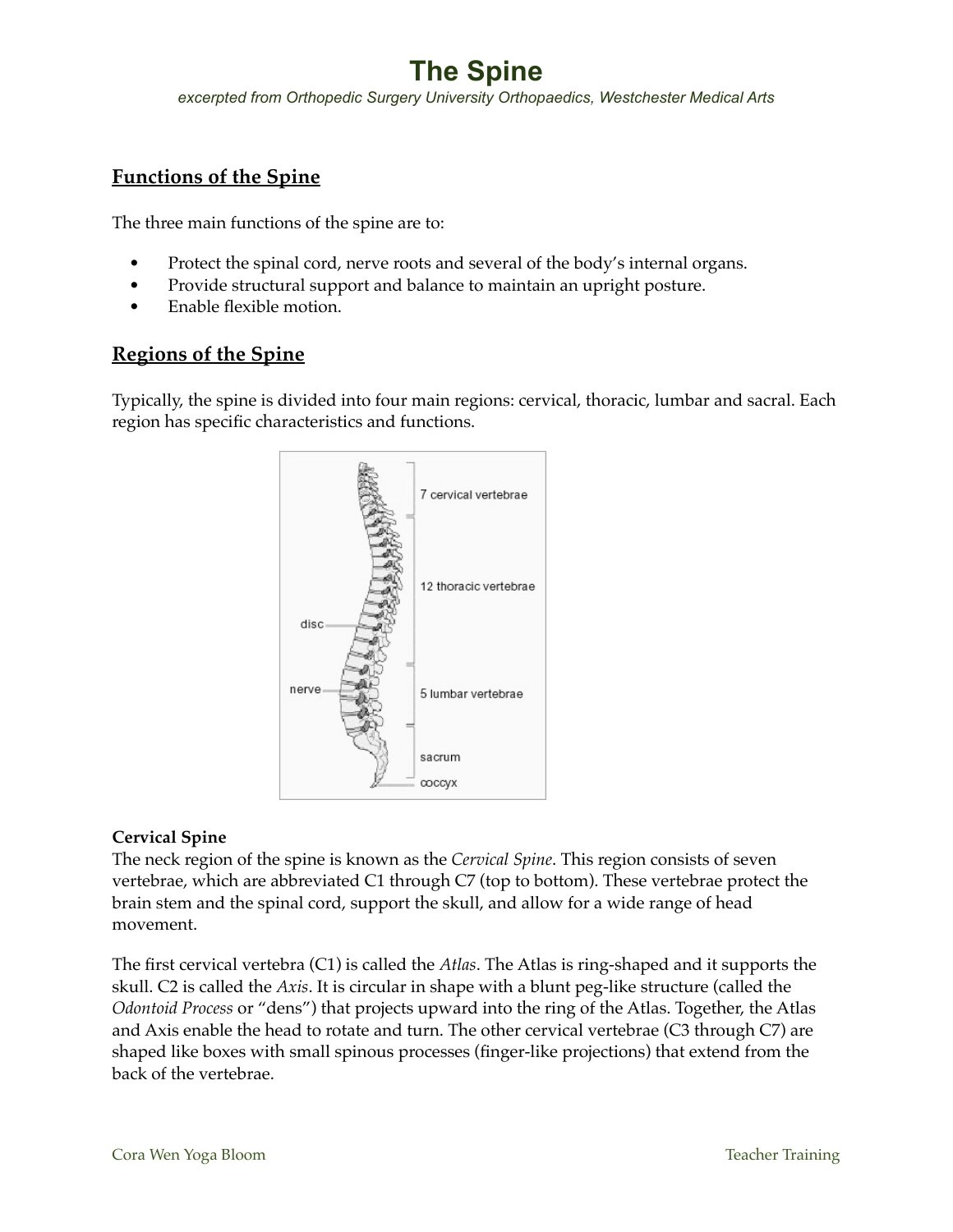*excerpted from Orthopedic Surgery University Orthopaedics, Westchester Medical Arts*

## **Thoracic Spine**

Beneath the last cervical vertebra are the 12 vertebrae of the *Thoracic Spine*. These are abbreviated T1 through T12 (top to bottom). T1 is the smallest and T12 is the largest thoracic vertebra. The thoracic vertebrae are larger than the cervical bones and have longer spinous processes.

In addition to longer spinous processes, rib attachments add to the thoracic spine's strength. These structures make the thoracic spine more stable than the cervical or lumbar regions. In addition, the rib cage and ligament systems limit the thoracic spine's range of motion and protect many vital organs.

## **Lumbar Spine**

The *Lumbar Spine* has 5 vertebrae abbreviated L1 through L5 (largest). The size and shape of each lumbar vertebra is designed to carry most of the body's weight. Each structural element of a lumbar vertebra is bigger, wider and broader than similar components in the cervical and thoracic regions.

The lumbar spine has more range of motion than the thoracic spine, but less than the cervical spine. The lumbar facet joints allow for significant flexion and extension movement but limit rotation.

## **Sacral Spine**

The *Sacrum* is located behind the pelvis. Five bones (abbreviated S1 through S5) fused into a triangular shape, form the sacrum. The sacrum fits between the two hipbones connecting the spine to the pelvis. The last lumbar vertebra (L5) articulates (moves) with the sacrum.

Immediately below the sacrum are five additional bones, fused together to form the *Coccyx* (tailbone).

### **The Pelvis and the Skull**

Although not typically viewed as part of the spine, the pelvis and the skull are anatomic structures that closely inter-relate with the spine, and have a significant impact on the patient's balance.

# **Spinal Curves**

When viewed from the front (Coronal Plane) the healthy spine is straight. (A sideways curve in the spine is known as scoliosis.) When viewed from the side (Sagittal Plane) the mature spine has four distinct curves. These curves are described as being either kyphotic or lordotic.

A kyphotic curve is a convex curve in the spine (i.e. convexity towards the back of the spine). The curves in the thoracic and sacral spine are kyphotic.

A lordotic curve is concave (i.e. concavity towards the back of the spine), and is found in the cervical and lumbar levels of the spine.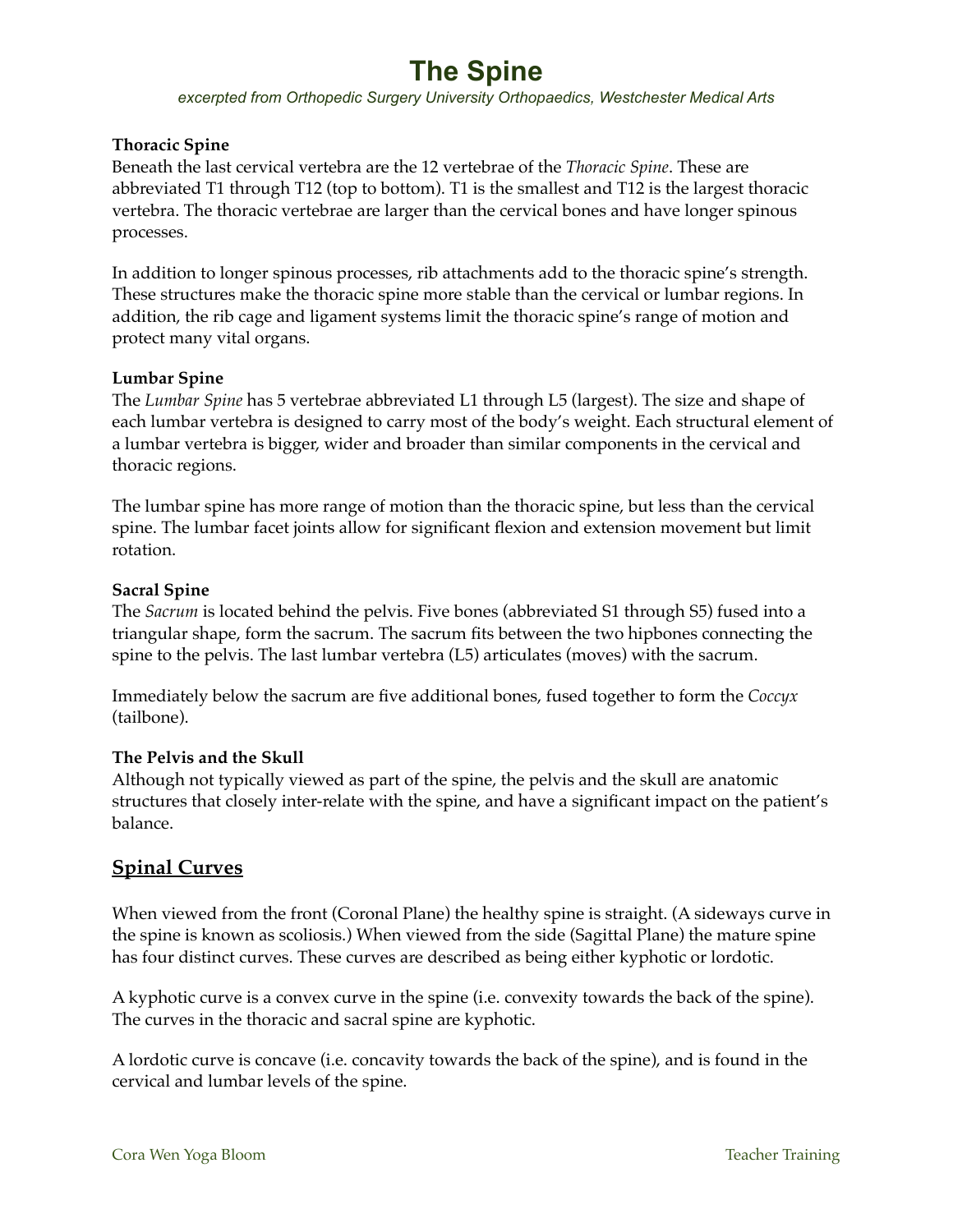*excerpted from Orthopedic Surgery University Orthopaedics, Westchester Medical Arts*

# **Vertebral Structures**

All vertebrae consist of the same basic elements, with the exception of the first two cervical vertebrae.

The outer shell of a vertebra is made of cortical bone. This type of bone is dense, solid and strong. Inside each vertebra is cancellous bone, which is weaker than cortical bone and consists of loosely knit structures that look somewhat like a honeycomb. Bone marrow, which forms red blood cells and some types of white blood cells, is found within the cavities of cancellous bone.

Vertebrae consist of the following common elements:

#### **Veterbral Body**

The largest part of a vertebra. If looked at from above it generally has a somewhat oval shape. When looked at from the side, the vertebral body is shaped like an hourglass, being thicker at the ends and thinner in the middle. The body is covered with strong cortical bone, with cancellous bone within.



#### **Pedicles**

These are two short processes, made of strong cortical bone, that protrude from the back of the vertebral body.

### **Laminae**

Two relatively flat plates of bone that extend from the pedicles on either side and join in the midline.

#### **Processes**

There are three types of processes: articular, transverse and spinous. The processes serve as connection points for ligaments and tendons.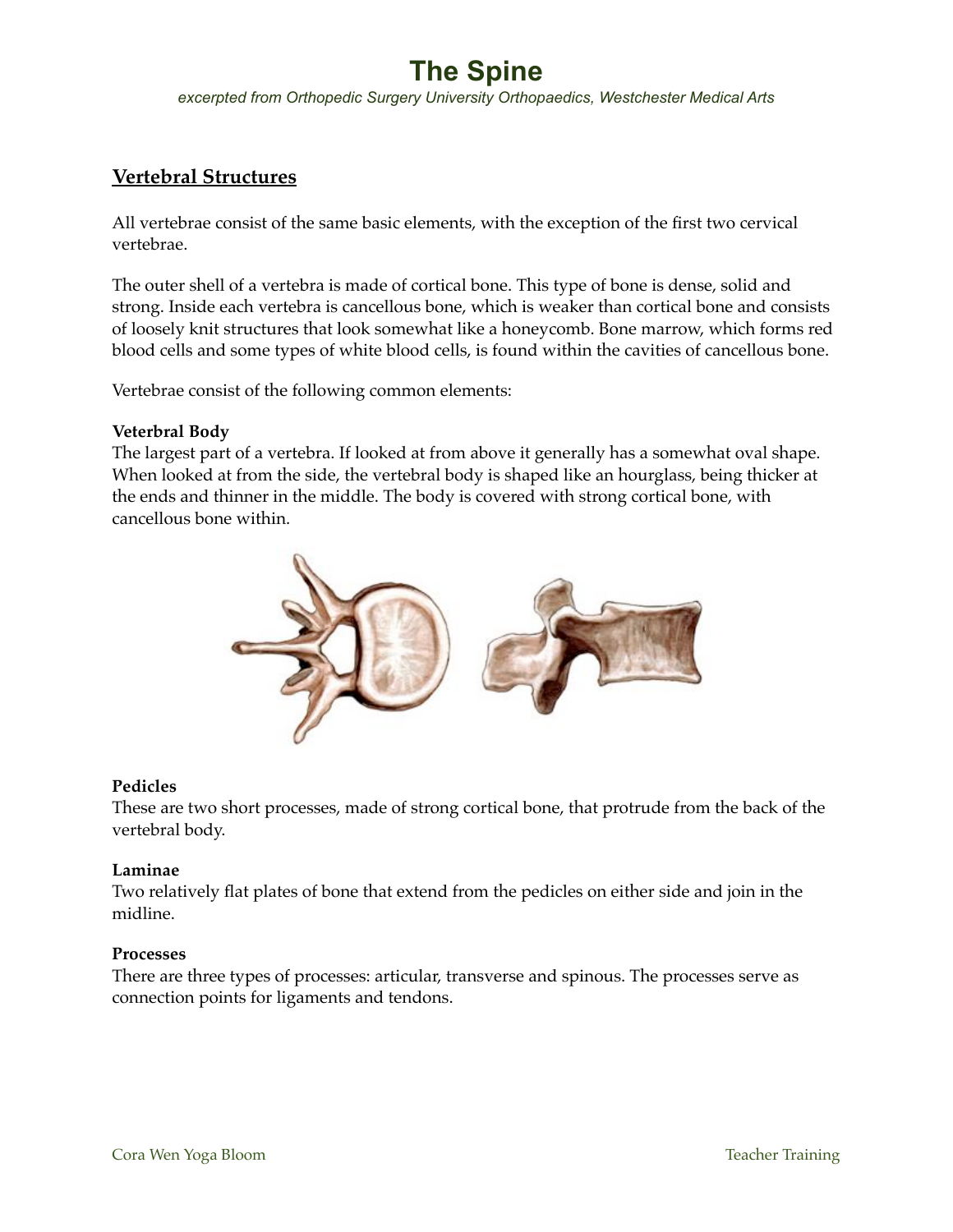*excerpted from Orthopedic Surgery University Orthopaedics, Westchester Medical Arts*



The 4 articular processes link with the articular processes of adjacent vertebrae to form the facet joints. The facet joints, combined with the intervertebral discs, allows for motion in the spine.

The spinous process extends posteriorly from the point where the two laminae join, and acts as a lever to effect motion of the vertebra.

## **Facet Joints**

The joints in the spinal column are located posterior to the vertebral body (on the backside). These joints help the spine to bend, twist, and extend in different directions. Although these joints enable movement, they also restrict excessive movement such as hyperextension and hyper-flexion (i.e. whiplash).



Each vertebra has two facet joints. The *superior articular facet* faces upward and works like a hinge with the *inferior articular facet* (below).

Like other joints in the body, each facet joint is surrounded by a capsule of connective tissue and produces synovial fluid to nourish and lubricate the joint. The surfaces of the joint are coated with cartilage that helps each joint to move (articulate) smoothly.

## **Intervertebral Discs**

Between each vertebral body is a "cushion" called an *intervertebral disc*. Each disc absorbs the stress and shock the body incurs during movement and prevents the vertebrae from grinding against one another. The intervertebral discs are the largest structures in the body without a vascular supply. Through osmosis, each disc absorbs needed nutrients.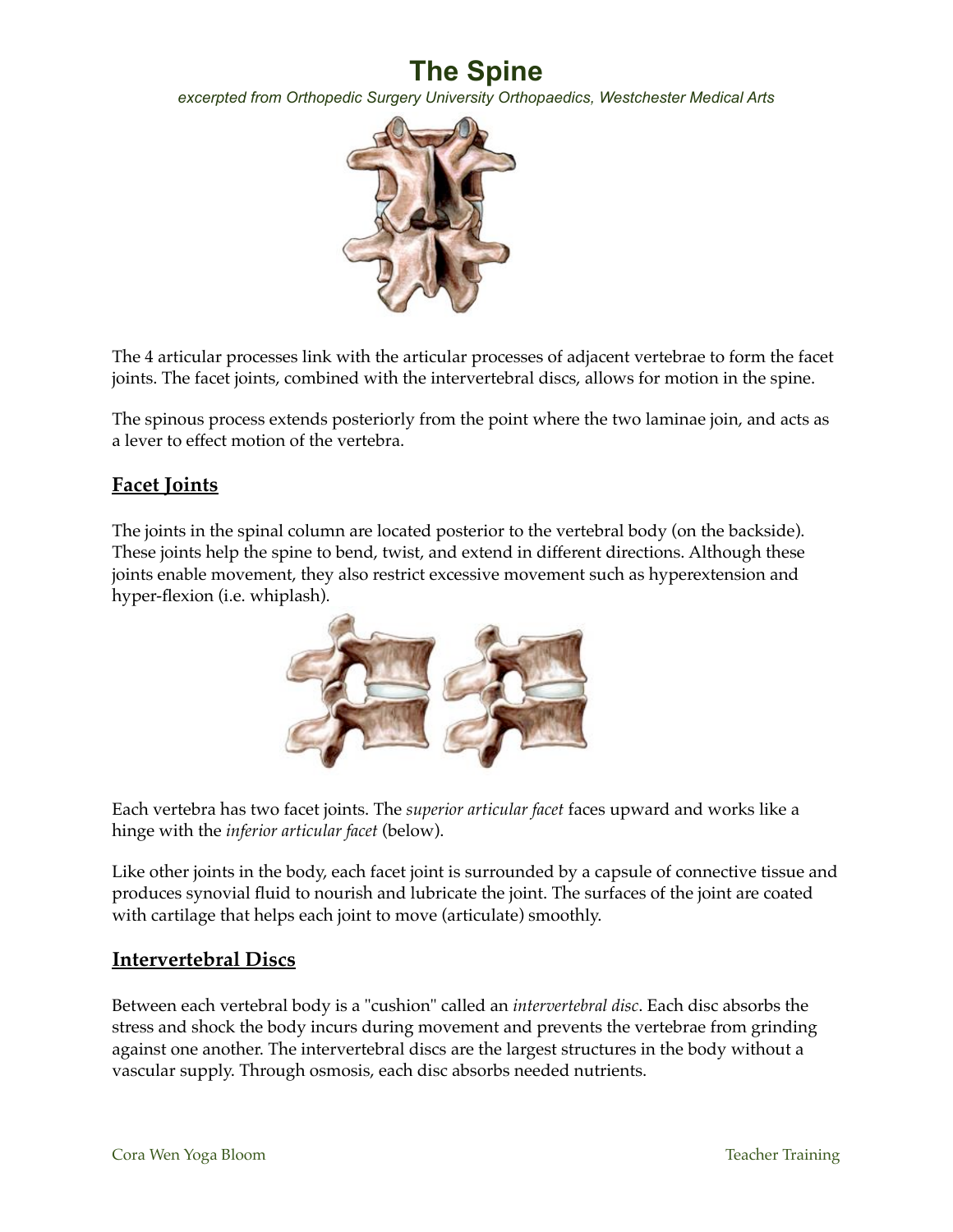Each disc is made up of two parts: the *annulus fibrosis* and the *nucleus pulposus*. *excerpted from Orthopedic Surgery University Orthopaedics, Westchester Medical Arts*



### **Annulus Fibrosus**

The annulus is a sturdy tire-like structure that encases a gel-like center, the nucleus pulposus. The annulus enhances the spine's rotational stability and helps to resist compressive stress.

The annulus consists of water and layers of sturdy elastic collagen fibers. The fibers are oriented at different angles horizontally similar to the construction of a radial tire. Collagen gains its strength from strong fibrous bundles of protein that are linked together.

#### **Nucleus Pulposus**

The center portion of each intervertebral disc is a filled with a gel-like elastic substance. Together with the annulus fibrosus, the nucleus pulposus transmits stress and weight from vertebra to vertebra.

Like the annulus fibrosus, the nucleus pulposus consists of water, collagen and proteoglycans. However, the proportion of these substances in the nucleus pulposus is different. The nucleus contains more water than the annulus.

## **The Spinal Cord & Nerve Roots**

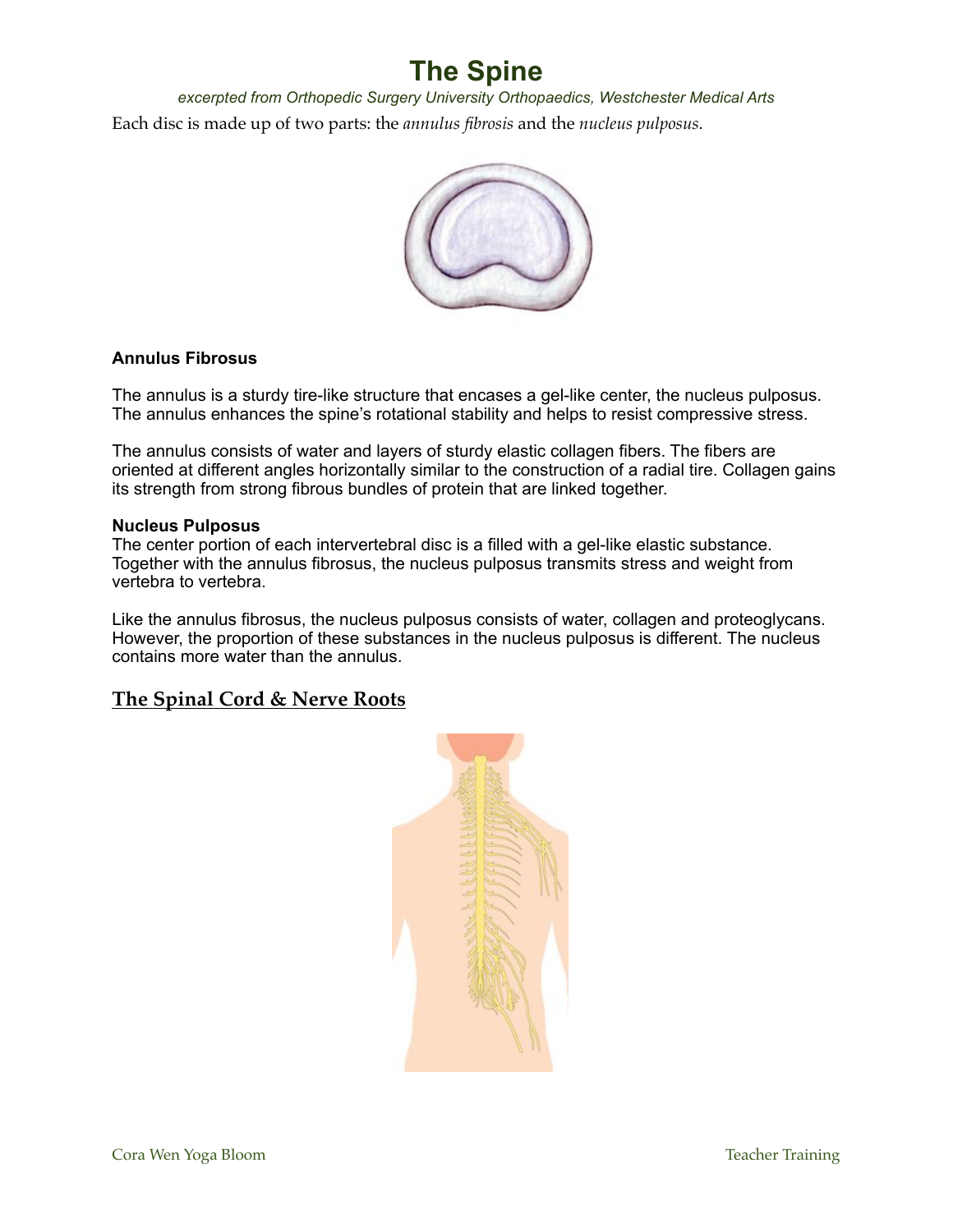*excerpted from Orthopedic Surgery University Orthopaedics, Westchester Medical Arts*

The spinal cord is a slender cylindrical structure about the width of the little finger. The spinal cord begins immediately below the brain stem and extends to the first lumbar vertebra (L1). Thereafter, the cord blends with the *conus medullaris* that becomes the *cauda equina,* a group of nerves resembling the tail of a horse.

The spinal nerve roots are responsible for stimulating movement and feeling. The nerve roots exit the spinal canal through the intervertebral foramen, small openings between each vertebra.

The brain and the spinal cord make up the *Central Nervous System* (CNS). The nerve roots that exit the spinal cord/spinal canal branch out into the body to form the *Peripheral Nervous System* (PNS).

Between the front and back portions of the vertebra (i.e. the mid-region) is the *spinal canal* that houses the *spinal cord* and the *intervertebral foramen*. The foramen are small openings formed between each vertebra. These "holes" provide space for the nerve roots to exit the spinal canal and to further branch out to form the peripheral nervous system.

**Brain Stem** Connects the spinal cord to other parts of the brain.

**Spinal Cord** Carries nerve impulses between the brain and spinal nerves.

### **Cervical Nerves (8 pairs)**

These nerves supply the head, neck, shoulders, arms, and hands.

#### **Thoracic Nerves (12 pairs)**

Connects portions of the upper abdomen and muscles in the back and chest areas.

### **Lumbar Nerves (5 pairs)** Feeds the lower back and legs.

**Sacral Nerves (5 pairs)** Supplies the buttocks, legs, feet, anal and genital areas of the body.

# **Dermatomes**

Areas on the skin surface supplied by nerve fibers from one spinal root.

## **Ligaments, Muscles and Tendons**

#### **Ligaments**

Ligaments and tendons are fibrous bands of connective tissue that attach to bone. Ligaments connect two or more bones together and also help to stabilize joints. Tendons attach muscle to bone. They vary in size and are somewhat elastic.